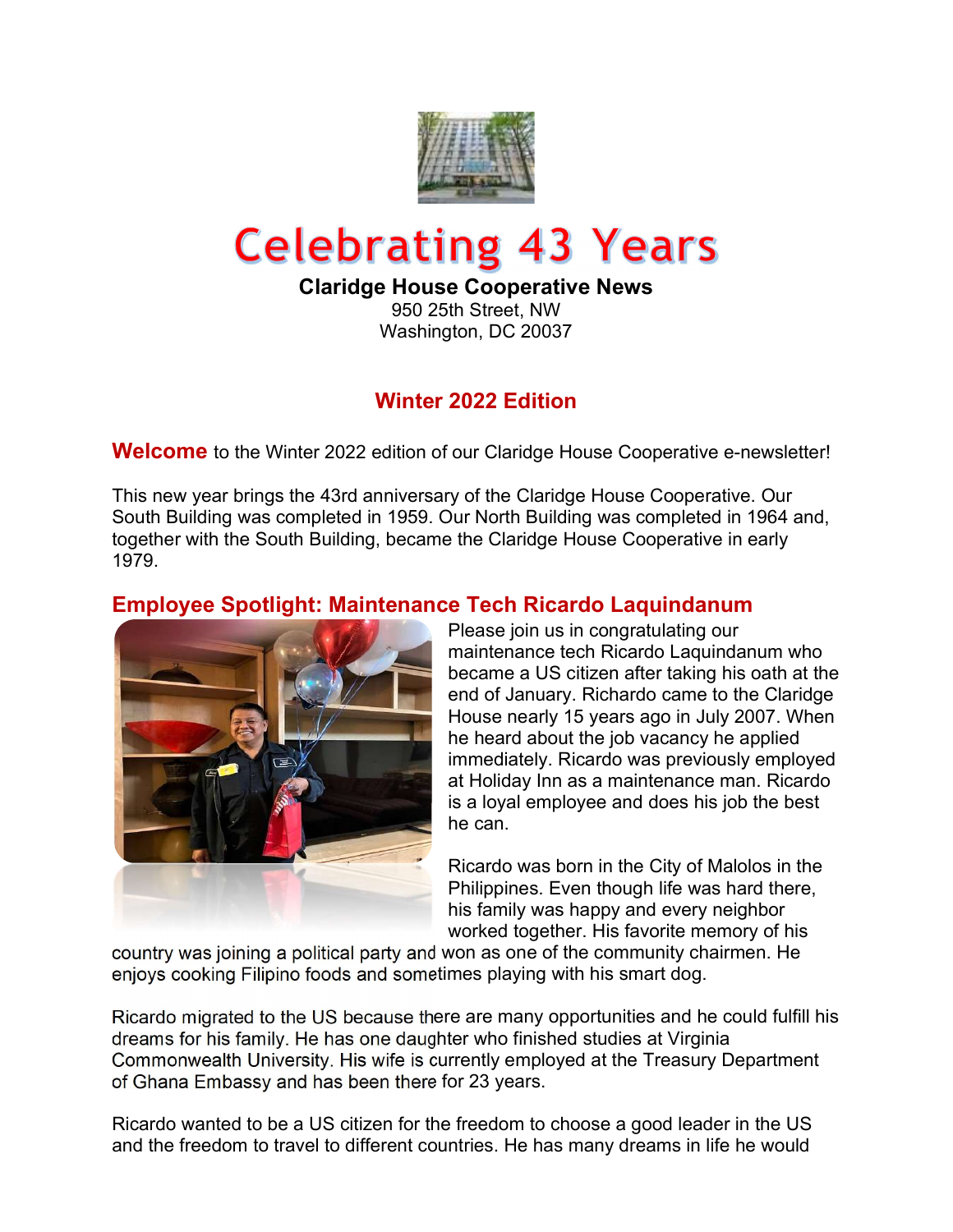like to pursue when he retires, although no plans for him and his family have been finalized. He just prays that he would not be a burden to his family.



# Board of Directors Meetings

The 2022 schedule of meetings is posted on our public website, http://claridgehousecooperative.com/resources. Meetings are held virtually. A shareholder participation session is held 10 minutes before the start of each meeting. Meeting minutes may be viewed by shareholders in the library section of BuildingLink.



#### Claridge House is a Smoke-Free Building Section 5.1 (a) of the Rules and Regulations state:

"This Building is a smoke-free building. No smoking is permitted in the premises or in any of the common areas, including the hallways, lobby, elevators, laundry rooms, stairwells, basement, exercise rooms, business center, entertainment lounge, library, terrace, pool or garage. This also includes the patio and BBQ areas."

In addition, one has to be at least 10 feet away from the building if smoking outside the building.

Please call the front desk at 202-337-2240 to report smoking complaints. The concierge will investigate your complaint. Once confirmed, management will follow up with the offending party and the shareholder.

Please be considerate of your neighbors and adhere to our Rules and Regulations.

#### Emergency Contact

Please provide the Management Office your emergency contact if you have not already done so or your contact has changed. Contacts are listed in your unit profile in BuildingLink. Emergency contacts are needed for shareholders (whether or not you reside in your unit) and tenants. It is important that your contact is provided in the event of an emergency.

## Employee Holiday Fund

On behalf of our Board of Directors, thank you all the donations to our Employee Holiday Fund. We are very grateful for your generosity and appreciation of our staff!

## Foggy Bottom Association

Did you know that the Foggy Bottom Association (FBA) is one of the oldest communitybased civic organizations in DC? Founded in 1959, FBA is a community-based organization that helps Foggy Bottom and the West End residents stay informed, engaged, and maintain a high quality of life. As conditions permit, FBA has community social events and area green space clean-ups. It's a good way to be part of this great neighborhood.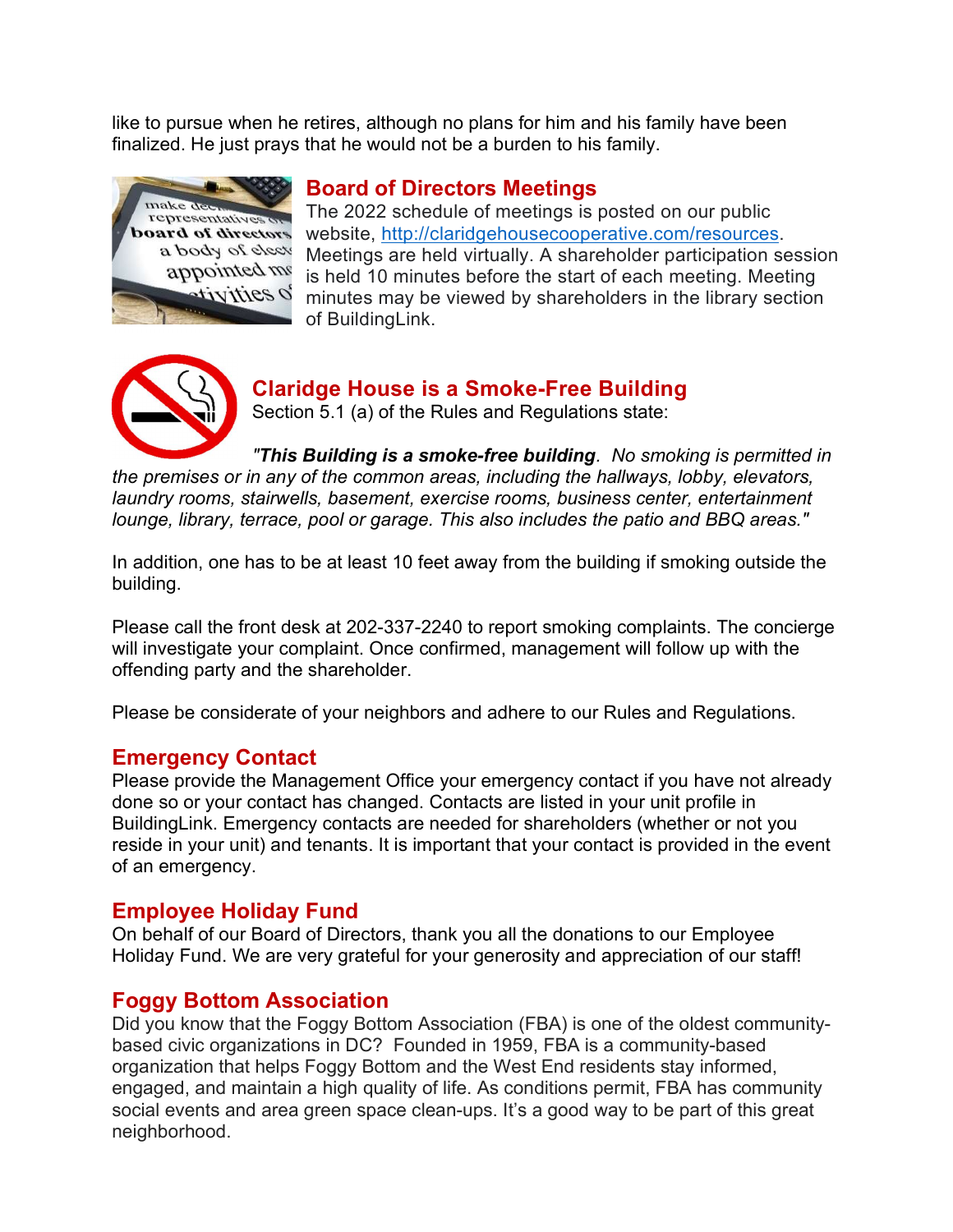FBA's monthly meetings (currently virtual) feature speakers from various DC agencies and other prominent positions who share important information with members. Meetings are in the Upcoming Events section of this e-newsletter and on the FBA website at https://www.foggybottomassociation.org/calendar.

FBA News (an online newsletter that replaced the physical newspaper from a few years ago) offers great articles on the area's history, local community members, local businesses and much more. The FBA News is delivered to member emails every other Friday.

FBA members enjoy this information and discounts at local merchants. To become a member (\$20 per year / \$30 for 2 years / discounted rates for students at \$10 per year) visit FoggyBottomAssociation.org or contact the FBA President, John George, at JohnG@FoggyBottomAssociation.org.

# Fun Facts Trivia

What event occurred that is known as Black Tuesday?

## Mortgage Interest Statements



2022 Mortgage Interest Statements (1098s) were mailed to shareholders. Please let management know if you have not received your statement and a copy can be emailed to you.



#### New Intercom System

A new intercom system was installed at the front entrance. With the touch of a button, residents and visitors can now reach and communicate with the front desk concierge. There is also a door bell next to the intercom.

## Noise Complaints

Section 4.1 (b) of our Rules and Regulations state,

"Residents shall not make or permit to be made any disturbing noises or do or permit to be done any act which unreasonably interferes with the rights, comforts and convenience of any other resident."

Please call the front desk at 202-337-2240 to report noise complaints, especially during quiet time from 10 PM to 7 AM daily. Quiet time is determined and enforced by the DC Police Department. Complaints are investigated by the concierge. Once confirmed, management will follow up with the offending party and the shareholder. Please be kind to your neighbors and keep the noise level down.

#### Staff Anniversaries

We have loyal staff who have worked here for several years. We want to acknowledge those whose anniversaries are in the first quarter of this year: